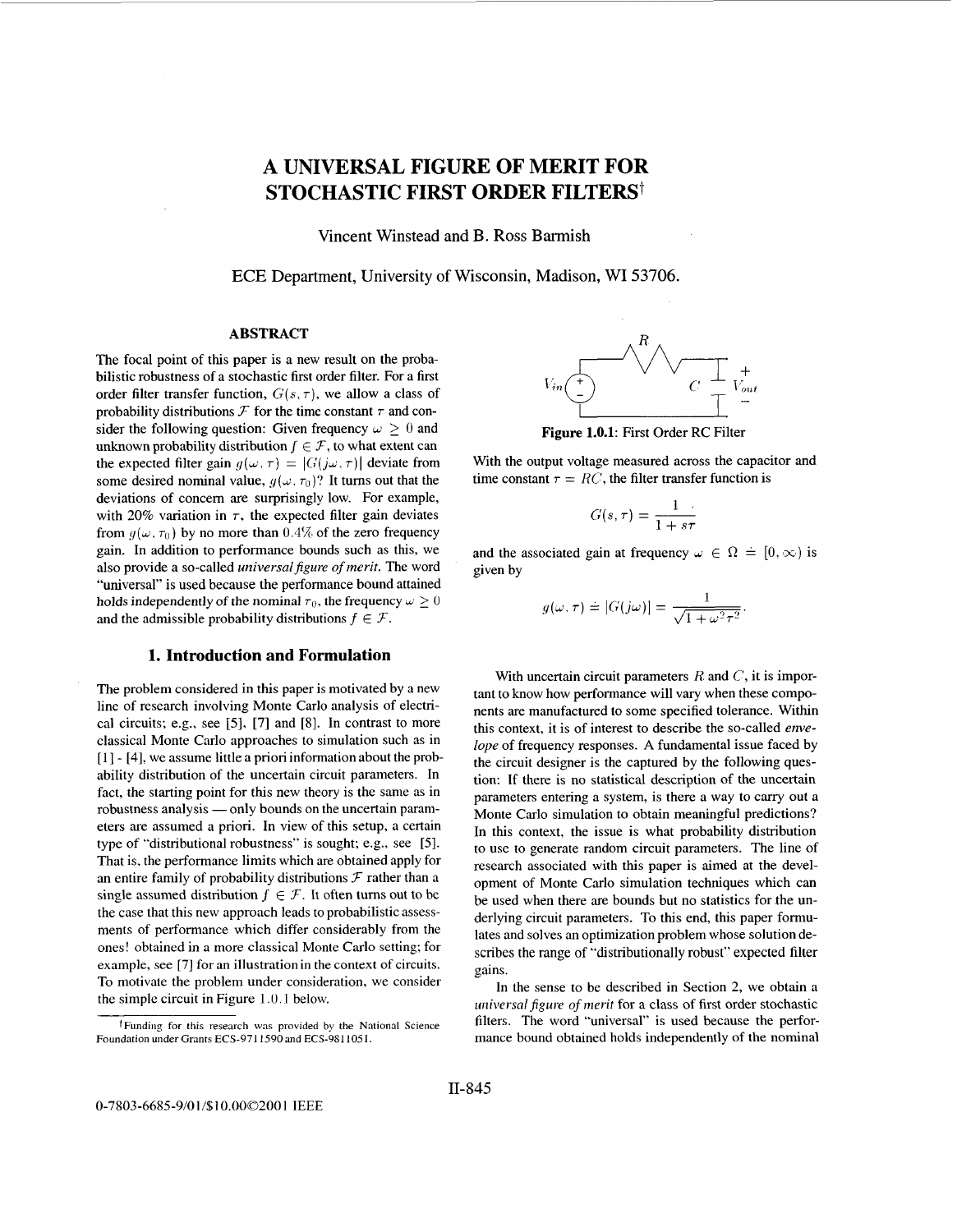value filter parameter  $\tau = \tau_0$ , the probability distribution  $f \in \mathcal{F}$  for deviations in  $\tau$  and the frequency  $\omega \in \Omega$ . For the example of the **RC** filter in [Figure 1.0.1,](#page-0-0) this universal result indicates that the expected filter gain does not deviate from the low frequency gain by more than about 12%.

# **2. Formulation**

We consider the first order filter with transfer function  $G(s, \tau)$ above and uncertain time constant  $\tau$ . The uncertainty in the time constant  $\tau$  as described below.

**2.1 Admissible Probability Distributions:** It is assumed that  $\tau$  is a random variable expressed as

$$
\tau \doteq \tau_0 + \Delta \tau
$$

with nominal  $\tau_0 \in \mathcal{T}_0 \doteq (0, \infty)$  and uncertainty bound

$$
|\Delta \tau| \leq \Delta \tau_{max}.
$$

It is assumed that  $\tau$  has an unknown probability density function  $f(\tau)$  which is supported in the interval

$$
\mathcal{T} \doteq [\tau_0 - \Delta \tau_{max}, \tau_0 + \Delta \tau_{max}].
$$

symmetric about its mean  $\tau_0$  and non-increasing in  $|\tau - \tau_0|$ . We write  $f \in \mathcal{F}_{\lambda}$  to denote an *admissible probability density function*  $f(\tau)$ . Given any  $f \in \mathcal{F}_{\lambda}$ , the resulting random time constant is denoted as  $\tau^{f}$ . It is noted that this model of uncertainty is further described in [5] and [8]. Finally, we express the uncertainty bound  $\Delta\tau_{max}$  as

$$
\Delta \tau_{max} = \lambda \tau_0
$$

with

$$
0\leq \lambda \leq 1.
$$

In other words, by working with  $\lambda$ , we quote uncertainty  $\Delta \tau$  as a percentage of the nominal time constant  $\tau_0$ .

**2.2 Expected Filter Gain Envelopes:** For the filter transfer function  $G(s, \tau)$  with gain  $g(\omega, \tau)$  and probability density function  $f \in \mathcal{F}_{\lambda}$ , at frequency  $\omega \in \Omega$ , we focus attention on the *expected gain* 

$$
\mathcal{E}g(\omega,\tau^f) \doteq \int_{\tau \in \mathcal{T}} f(\tau)g(\omega,\tau) \, d\tau
$$

with its *upper envelope* 

$$
\mathcal{E}^+ g(\omega,\tau^f) \doteq \sup_{f \in \mathcal{F}_\lambda} \mathcal{E} g(\omega,\tau^f)
$$

and **its** *lower eiwelope* 

$$
\mathcal{E}^{-}g(\omega,\tau^{f})\doteq\inf_{f\in\mathcal{F}_{\lambda}}\mathcal{E}g(\omega,\tau^{f}).
$$

**2.3 Universal Figure of Merit:** For a given level of uncertainty  $\lambda \in [0, 1]$ , we seek to compute the maximum possible deviation between the expected gain and the nominal gain. Since we seek to compute this maximum with respect to all possible  $f \in \mathcal{F}_{\lambda}$ ,  $\tau_0 \in \mathcal{T}_0$ , and  $\omega \in \Omega$ , the resulting figure of merit is said to be universal. That is, we seek to compute the *universal* figure of merit

$$
UFOM(\lambda) \doteq \sup_{f \in \mathcal{F}_{\lambda}, \tau_0 \in \mathcal{T}_0, \omega \in \Omega} |\mathcal{E}g(\omega, \tau^f) - g(\omega, \tau_0)|.
$$

The next section addresses the solution of the envelope and UFOM problems.

#### **3. Solution of the Envelope Problem**

The first step in the solution involves the so-called Truncation Principle; e.g. [5]. Some preliminaries are required.

**3.1 Truncated Uniform Distributions:** For notational convenience, let

$$
T_{\lambda} \doteq [-\lambda \tau_0, \lambda \tau_0].
$$

Then, given any  $t \in T_\lambda$ , the corresponding *truncated uniform distribution*  $u^t(\tau)$  is non-zero with  $\tau$  in the delay interval  $[\tau_0 - t, \tau_0 + t]$  with value

$$
u_t(\tau) \equiv \frac{1}{2t}.
$$

In other words,  $u^t(\tau)$  is uniformly distributed on the sub**interval**  $[\tau_0 - t, \tau_0 + t]$  of  $T_\lambda$ . In this way, we obtain a subclass of probability density functions

$$
\mathcal{U}^t_\lambda \doteq \{u^t: t \in T_\lambda\} \subset \mathcal{F}_\lambda
$$

Now, in accordance with the so-called Truncation Principle, the optimization of expected gain with respect to  $f \in \mathcal{F}_{\lambda}$  is equivalent to optimization with respect to  $t \in T_\lambda$ . That is,

$$
\sup_{t \in \mathcal{F}_{\lambda}} \mathcal{E}g(\omega, \tau^{f}) = \sup_{t \in T_{\lambda}} \mathcal{E}g(\omega, \tau^{t})
$$

$$
= \sup_{t \in T_{\lambda}} \frac{1}{2t} \int_{\tau_{0}-t}^{\tau_{0}+t} \frac{1}{\sqrt{1 + \omega^{2} \tau^{2}}} d\tau
$$

and

j.

$$
\inf_{f \in \mathcal{F}_{\lambda}} \mathcal{E}g(\omega, \tau^{f}) = \inf_{t \in T_{\lambda}} \mathcal{E}g(\omega, \tau^{t})
$$
\n
$$
= \inf_{t \in T_{\lambda}} \frac{1}{2t} \int_{\tau_{0}-t}^{\tau_{0}+t} \frac{1}{\sqrt{1+\omega^{2} \tau^{2}}} d\tau
$$

where  $\tau^t$  is the random variable with probability distribution  $u^t$ .

**11-846**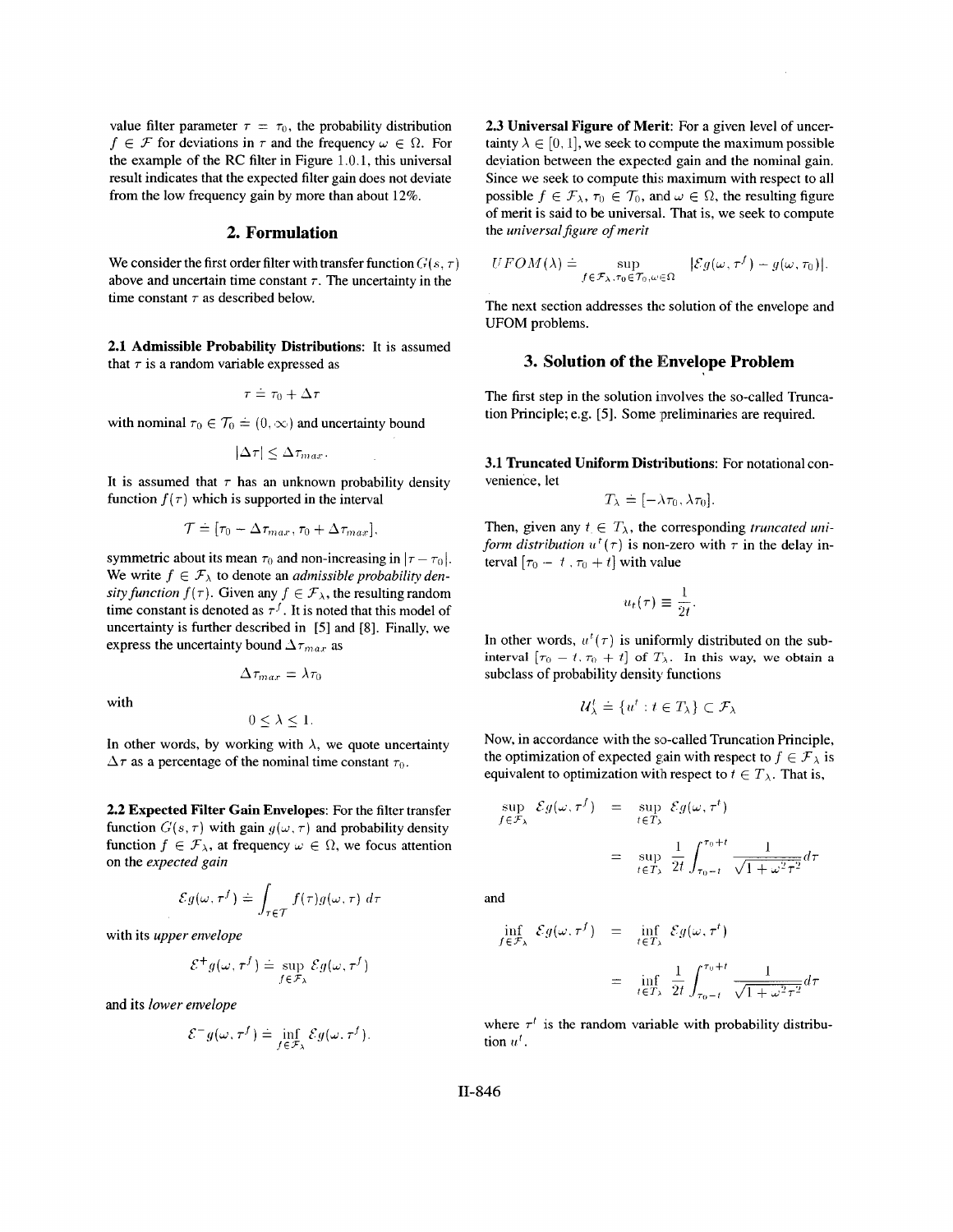**3.2 Change of Variables:** To simplify notation, we introduce the change of variables,  $x = \omega \tau$ ,  $x_0 = \omega \tau_0$ , and  $\hat{t} = \omega t$ . This leads to the problem of optimizing

$$
\Phi(x_0, \dot{t}) = \frac{1}{2t} \int_{x_0 - \dot{t}}^{x_0 + \dot{t}} \frac{1}{\sqrt{1 + x^2}} dx
$$
  

$$
= \frac{1}{2t} \left\{ \ln(x_0 + \dot{t} + \sqrt{1 + (\dot{t} + x_0)^2}) + \ln(-x_0 + \dot{t} + \sqrt{1 + (x_0 - \dot{t})^2}) \right\}
$$

subject to  $t \in T_{\lambda} = [-\lambda \omega x_0, \lambda \omega x_0].$ 

**3.3 Optimization Plots:** Via a series of computations, for each  $x_0 > 0$ , we first obtain

$$
\hat{t}_-(x_0,\lambda)\in\arg\min_{\hat{t}\in\hat{T}_\lambda}\Phi(x_0,\hat{t})
$$

**and** 

$$
t_+(x_0,\lambda)\in\arg\max_{\hat{t}\in\hat{T}_\lambda}\Phi(x_0,t).
$$

This leads to the frequency-independent optima  $\Phi_{\lambda}(x_0, t_{-}(x_0, \lambda))$  and  $\Phi_{\lambda}(x_0, t_{+}(x_0, \lambda))$ . Subsequently, we obtain the expected gain errors

$$
e^+(x_0, \lambda) = \Phi(x_0, t_+(x_0, \lambda)) - \frac{1}{\sqrt{1+x_0^2}}
$$

and

$$
e^-(x_0,\lambda) = \frac{1}{\sqrt{1+x_0^2}} - \Phi(x_0,t_-(x_0,\lambda))
$$

whose plots are shown in Figures 3.3.1 and *3.3.2* for representative values  $\lambda = 0.25$ ,  $\lambda = 0.5$ ,  $\lambda = 0.75$ ,  $\lambda = 1$ . The lowest curves correspond to  $\lambda = 0.25$  while the highest curves correspond to  $\lambda = 1$ .



**Figure 3.3.1:** Plot of Expected Gain Error  $e^+(x_0, \lambda)$ 



Combining  $e^+(x_0, \lambda)$  and  $e^-(x_0, \lambda)$ , the *universal figure of merit* becomes

$$
UFOM(\lambda) = \max \left\{ \max_{x_0} e^+(x_0, \lambda), \max_{x_0} e^-(x_0, \lambda) \right\}
$$

whose plot is shown below.



**Figure 3.3.3:** Plot of Universal Figure of Merit Versus  $\lambda$ 

**As** seen from Figure **3.3.3,** for filters of practical interest, the expected filter gain deviates from  $g(\omega, \tau_0)$  by small amounts even when the uncertainty scale factor  $\lambda$  is high. For example, with  $\lambda = 0.2$  (20% variation in  $\tau$ ), this deviation is seen *to* be no more than 0.4% of the low frequency gain.

**3.4 Remarks:** It is also of interest to note that corresponding to  $\tau_0$ , there is a range of frequency

$$
\frac{1}{\sqrt{2}\lambda\tau_0} \leq \omega \leq \frac{0.9811}{\lambda\tau_0}
$$

over which the expected gain error satisfies

$$
\sup_{f \in \mathcal{F}} |\mathcal{E}g(\omega, \tau^f) - g(\omega, \tau_0)| < 0.014.
$$

For the two parameter optimizations involving  $t$  and  $x_0$ , it is worth noting that there are three distinct regions of  $x_0$ where the errors  $\epsilon^-(x_0, \lambda)$  and  $\epsilon^+(x_0, \lambda)$  take on different forms. Namely for

$$
0 < x_0 \le \frac{1}{\sqrt{2}}.
$$

11-847